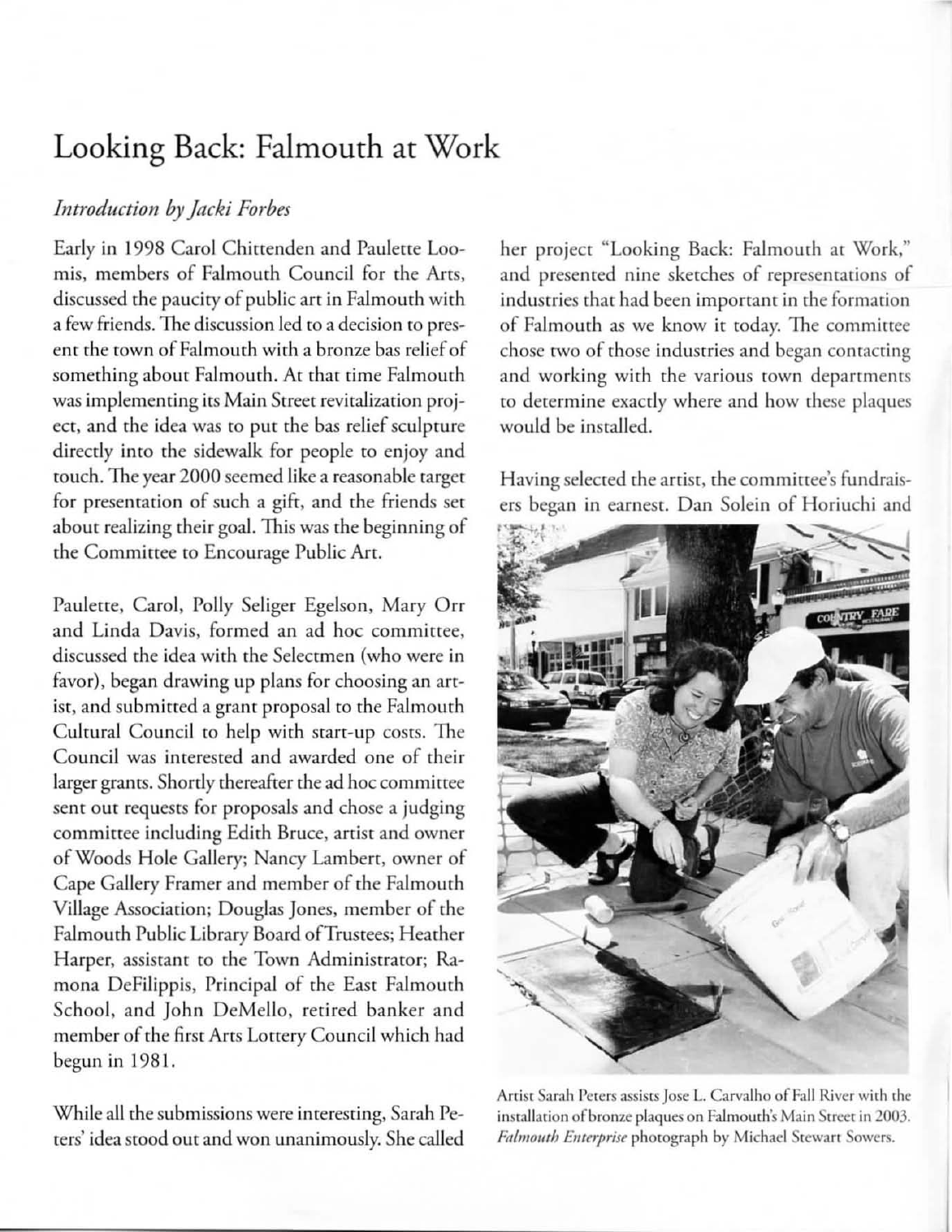

3

Carol B. Chittenden and artist Sarah D. Peters put on an easel the first bronze plaque **to be installed along Main Street in 2000, one of 11 highlighting the early industries of Falmouth.** This plaque depicts the salt industry. *Falmouth Enterprise* photograph by Daniel W. Webb.

Solein Landscape Architects in Falmouth; Margaret Hough Russell of the *Falmouth Enterprise*, and Regina Kyle, an arrist then sharing space at the Open Door Gallery with Linda Davis, signed on. Heather Wright agreed to serve as Treasurer. By this time they **were meecing weekly.** 

One of the town boards whose approval the commit**tee needed was the Historic Districts Com\_mission. They were so enthusiastic about Sarah Peters' idea**  thar they challenged the committee to fund all nine plaques, and add two more for a total of 11 plaques. Each plaque tells of a completely different facet of the town, its people, and its history: from eel fishing in pre-colonial times to the present day resort **communi ry; from industries that covered the whole**  of Falmouth, even the whole of Cape Cod, such as the saltworks, sheep farming and the woolens industry, to industries specific to small areas such as the **Pacific Guano Company and marine sciences, borh** 

in Woods Hole. The accompanying articles also illustrate how our **diverse erhnic popularion arrived and fit inro the community.** 

Clearly such a challenge could not all be accomplished by the year 2000, and the committee debated long hours before finally agreeing to take on the enormously expanded task. The amount of money that had to be raised grew so dramatically **with this expansion rhat members**  of the ad hoc committee knew they would have to become a non-profit **organization ro offer donors a tax**  deduction. Bur the project was so exciting they agreed to take it on.

By 2001, a few committee members had gone on to other things and

new members had been found. I joined in 2001; my graphic design skills were needed as Mary Orr had to resign. Jill Tompkins joined at the same time and immediately began writing proposals to granting agencies. Regina Kyle had opened her own gallery and was busy more than full time with other things. But the core group steadfastly pursued the goal of using these plaques to promote education about our early history both in the schools and among other Falmouth residents.

By 2003 six plaques had been completed, and we decided to get them safely installed while Sarah Peters worked on the remaining five plaques. For one thing, it would probably help funding efforts for people to be able to see the qualiry of the work they were getting for their donations. One of the committee's early decisions had been to establish an advisory board. One member of that board, Dr.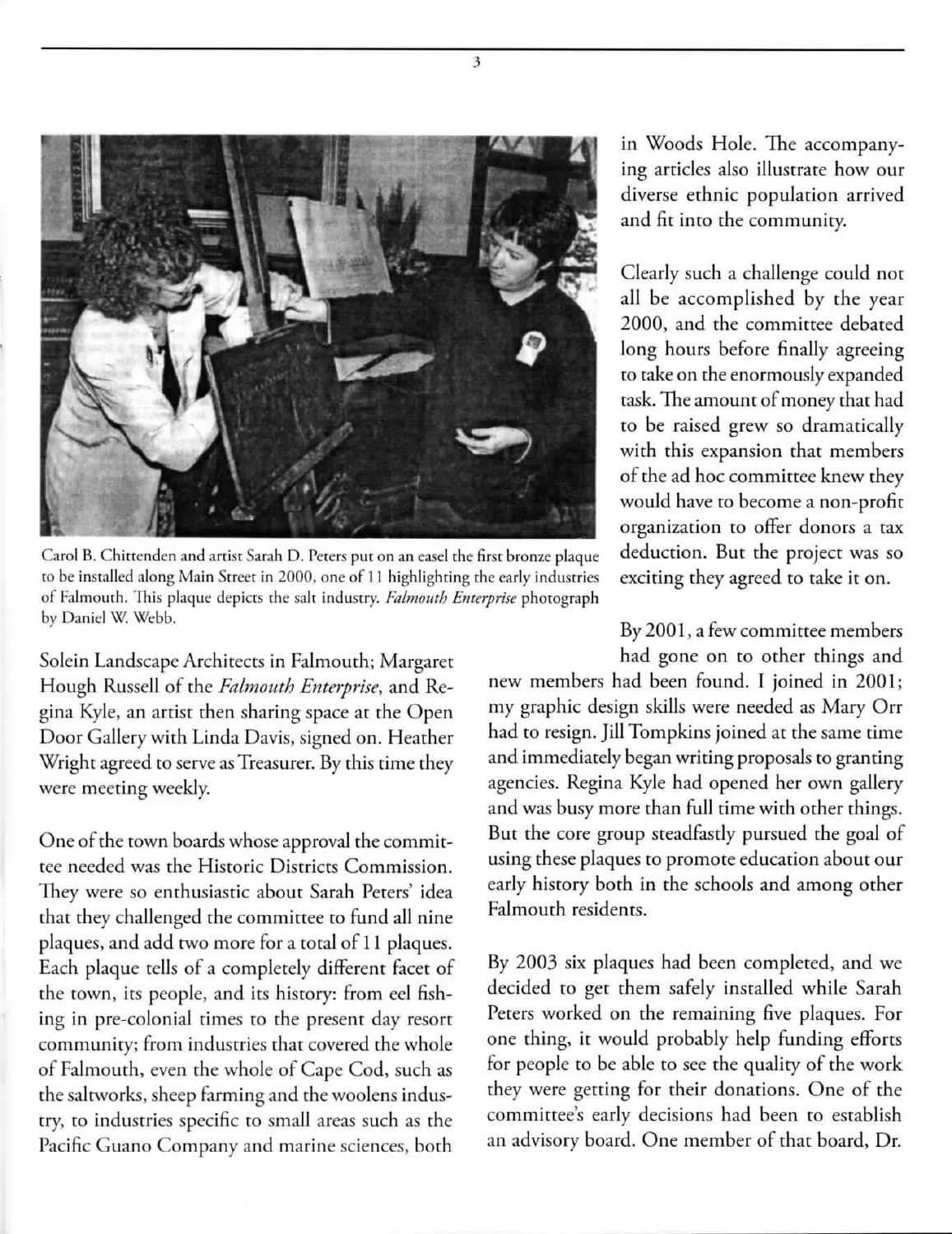Arlene Mollo. a professor at the University of Massachusetts, Dartmouth, spearheaded an effort to publicize the work. With her guiding the effort, we joined forces with the Falmouth Historical Society and the Woods Hole Historical Museum to produce a series of articles about the industries represented by the six plaques that had been completed. That entailed a request for a substantial grant from the **Massachusetts Foundation for the Humanities. We** got the grant, along with some serious encouragement. *The Falmouth Enterprise* strongly supported the effort and agreed to publish the articles in all its four **area newspapers.** *The Enterprise* **also financed. with**  only a little help from the committee through some **of the grant money, the publication of a compilation**  of the six articles in the fall of 2003 in a newsprint tabloid format; again distributed in all four of its publications.

And finally in the fall of 2005. with the remaining five plaques back from the foundry, plans were made for installation in the spring of 2006. William Lopes of Tavares Landscaping agreed to do this final installation for a fraction of what it would have cost through anyone else. And a good thing that was! Costs for everything had gone up  $substantially from our original estimates, and our$ **coffers were low.** 

At each dedication, both for the first six plaques in 2003 and the final five in 2006, people poured out from all parts of town, to stand next to the plaques they had contributed towards - or next to the plaques that most closely represented their part in Falmouth's history.

**In** 2006 we applied again for funding from the **Massachusetts Foundation for the Humanities** for a series of articles describing the industries represented by the remaining five plaques - those

installed in April of 2006. But rather than the tabloid, we wanted a more permanent format for the compilation, one that included all 11 plaques in one place. We approached the *Spritsail* committee. and they agreed that this was a worthwhile endeavor **for** *Spritsai!.* **Because we wanted extra copies (Q be**  distributed to the Falmouth Public Schools and all Falmouth libraries, as well as shared with the community, we approached the Woods Hole Foundation, which has been very generous to this project over the years. and the Friendship Fund for help with priming costs. Both felt this project was worth supporting.

One of our fundraising strategies was to offer any**o ne who contributed \$500 o r more their name on**  a bronze plaque beside the industry plaque. What we perhaps failed to appreciate, until we began to **see these names on paper, was how much the names themselves co ntribute to the whole intent of the**  project. Both the Wampanoags and the Eastman



Paulette C. Loomis and Linda Davis confer during a 2000 presentation about the plaque project. Falmouth Enterprise photograph by Daniel W. Webb.

4